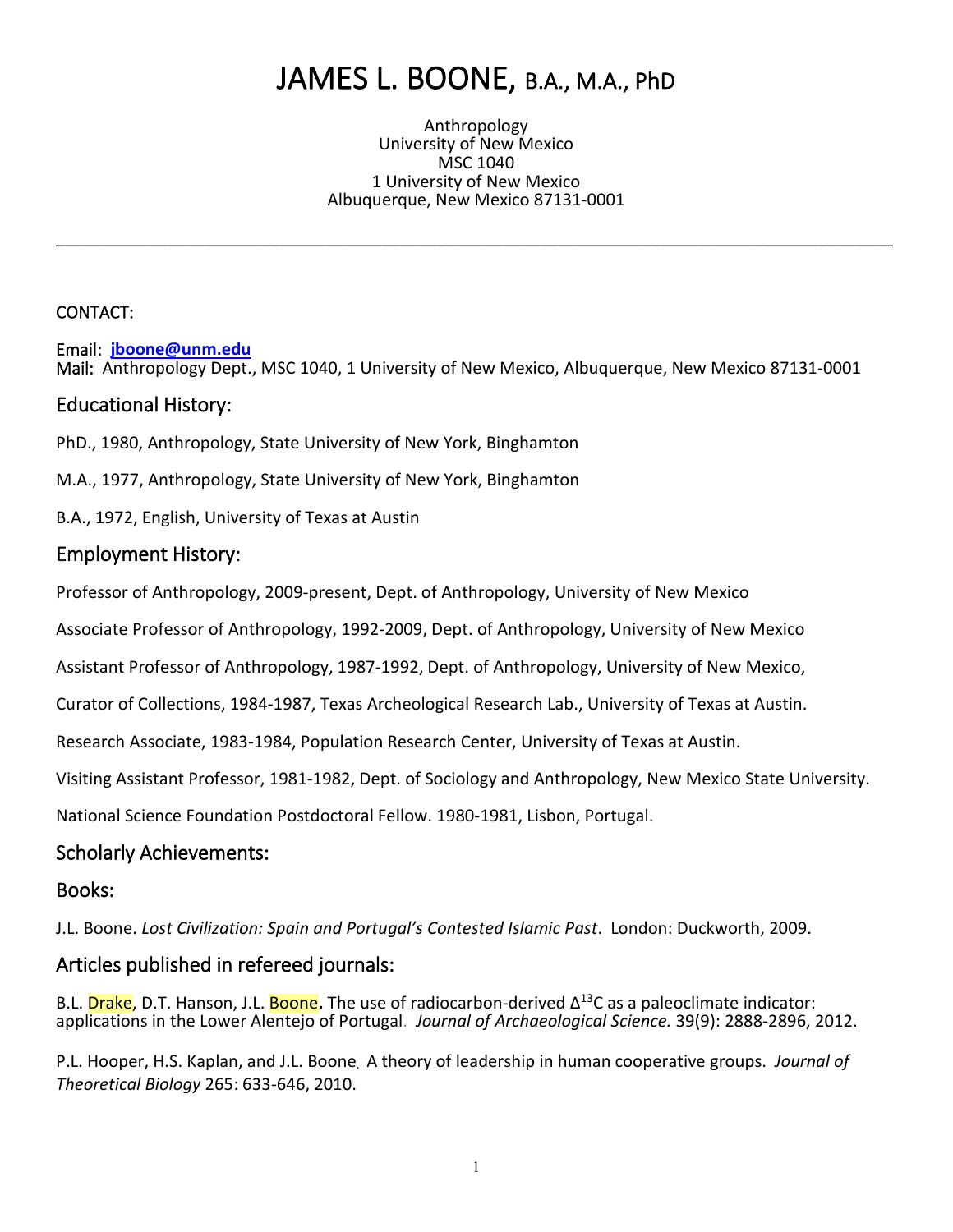J.L. Boone and F.S. Worman. Rural Settlement and Soil Loss from the Late Roman through the Medieval Islamic Period in the Lower Alentejo of Portugal. *Journal of Field Archaeology* 32: 115-132, 2007.

J.L Boone, "Tribalism, Ethnicity, and Islamization in the Baixo Alentejo of Portugal: Preliminary Results of Investigations into Transitional Period (AD 550-850) Rural Settlements," *EraArqueologia* 4: 152-176, 2002.

J.L Boone, "Subsistence Strategies and Early Human Population History: An Evolutionary Ecological Perspective." *World Archaeology* 34(1):6-25, 2002.

K.L. Kramer and J.L Boone, "Why Do Intensive Agriculturalists Have Higher Fertility? A Household Labor Budget Approach." *Current Anthropology* 43(3):511-517, 2002.

J.L Boone and N.L. Benco,"Islamic Settlement in North Africa and the Iberian Peninsula." *Annual Reviews in Anthropology* 28:51-71, 1999

J.L Boone and K.L. Kessler, "More Status or More Children: Social Status, Fertility Reduction, and Long-term Fitness. *Evolution and Human Behavior* 20:257-277, 1999

J.L Boone, Population History and the Islamization of the Iberian Peninsula: Skeletal Evidence from the Lower Alentejo Portugal." *Current Anthropology* 40(5): 719-726, 1999

J.L Boone and Eric Alden Smith, "Is It Evolution Yet?: A Critique of Evolutionary Archaeology" *Current Anthropology* 39: S141-S173, 1998

J.L Boone, "The Evolution of Magnanimity: When Is It Better to Give Than to Receive?." *Human Nature* 9(1):1- 21, 1998

J.L Boone, "Uma Sociedade Tribal no Baixo Alentejo Medieval?" *Arqueologia Medieval* 4: 25-35. Oporto: Campo Arqueológico de Mértola/Edições Afrontamento, 1995

J.L Boone, "The Third Season of Excavations at Alcaria Longa." *Arqueologia Medieval* 2:111-152. Oporto: Campo Arqueológico de Mértola/Edições Affontamento, 1993

J.L Boone, "The First Two Seasons of Excavations at Alcaria Longa: A Caliphal-Taifal Period Settlement in the Lower Alentejo of Portugal." *Arqueologia Medieval* 1:51-64, 1992

J.L Boone, J.E. Myers, and C.L. Redman, "Archeological and Historical Approaches to Complex Societies: The Islamic States of Medieval Morocco," *American Anthropologist* 92(2): 630-646, 1990

B.E. Jackson, J.L. Boone, M. Henneberg. "Possible Cases of Endemic Treponematosis Among a Prehistoric Hunter-Gatherer Population on the Texas Coast," *Bulletin of the Texas Archeological Society* 57:183-193, 1987

J.L Boone and C.L. Redman, "Defining and Measuring Midden Catchment," *American Antiquity* 52:336-345, 1987

J.L Boone, "Parental Investment and Elite Family Structure in Preindustrial States: A Case Study of Medieval-Early Modern Portuguese Genealogies," *American Anthropologist* 88:859-878, 1986

J.L Boone, "Majolica Escudillas of the 15th and 16th Centuries: A Typological Analysis of 55 Examples from Qsar es-Seghir," *Historical Archeology* 18:76-86, 1984

J.L. Boone and C.L. Redman, "Alternate Pathways to Urbanism in the Medieval Maghreb," *Comparative Urban Research* 9(1):28-38, 1982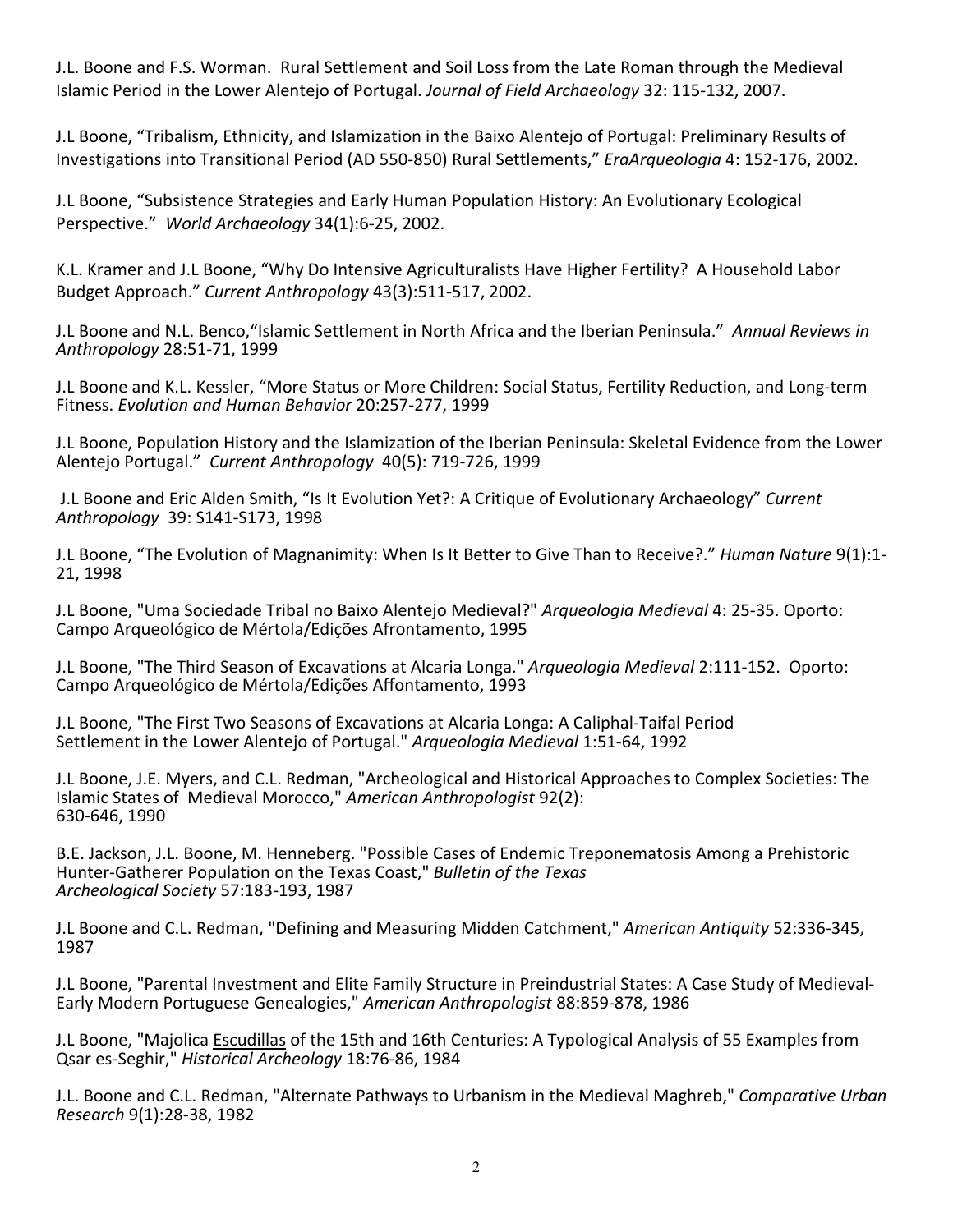J.L Boone, C.L. Redman and J.E. Myers."Fourth Season of Excavations at Qsar es-Seghir," with C.L. Redman and J.E. Myers. *Bulletin d'Archeologie Marocaine* 12:263-287, 1980

J.L Boone and C.L. Redman, "Qsar es-Seghir (Alcacer Ceguer): A 15th and 16th Century Portuguese Colony in Northern Morocco," with C.L. Redman. *Studia*, 41-42. Lisbon, Portugal, 1979

## Articles appearing as chapters in edited volumes:

J.L. Boone. La organización de los asentiamentos rurales en relación con la formación del califato en al-Andalus. In *Economía y trabajo. Las bases materiales de la vida en al-Andalus***.** Edited by María Mercedes Delgado Pérez y Luis-Gethsemaní Pérez-Aguilar. Ediciones Alfar. Pps. 17-42. Sevilla, 2019.

J.L Boone and Eric Alden Smith, "¿Sigue siendo evolución? Una critica a la arqueología evolucionista."<br>Translation of "Is it evolution yet? A Critique of Evolutionary Archaeology" Current Anthropology 39: S141-S173, 1998, by Luis Orquera. In Clásicos de teoría arqueológica contemporanéa, Victoria Horwitz, ed. Pps. 147-<br>212. Buenos Aires: Sociedad Antropológica de Argentina, 2007.

J.L Boone, "Status Signaling, Social Power, and Lineage Survival." In *Hierarchies in Action: Qui Bono?* Edited by Michael Diehl. Pps. 84-110. Carbondale, Ill.: Center for Archeological Studies, 2000.

J.L Boone, Rural Settlement and Islamization: the Evidence from Alcaria Longa. In *Arqueologia en el Entorno del Bajo Guadiana: Actas del Encuentro Internacional de Arqueologia del Suroeste*, J.M. Campos, J.A. Pérez, and F. Gómez, eds. Pp. 527-544. Univ. de Huelva: Grupo de Investigacion Arqueológica del Património del Suroeste, 1994

J.L Boone, "Competition, Cooperation and the Development of Social Hierarchies." *Ecology, Evolution and Social Behavior*, pp. 301-337. E.A. Smith and B. Winterhalder, eds. New York: Aldine de Gruyter, 1992

J.L Boone, "Parental Investment, Social Subordination and Population Processes Among the 15th and 16th Century Portuguese Nobility," *Human Reproductive Behavior: A Darwinian Perspective*, L. Betzig, P. Turke, and M. Borgerhoff-Mulder, eds. Cambridge University Press, 1988

J.L Boone, "Noble Family Structure and Expansionist Warfare in the Late Middle Ages," *Human Adaptation: Biological and Cultural Models*, R. Dyson-Hudson and M.A. Little, eds, pp. 79-96. Denver: Westview Press, 1983

## Other writings (book reviews, article commentary, etc.)

J.L. Boone. Book Reviews. The Archaeology of Medieval Islamic Frontiers: From the Mediterranean to the Caspian Sea. A. Asa Eger, ed. Louisville: University Press of Colorado,2019, 232 pp. \$58.00, cloth. ISBN: 978-1- 60732-878-0. 2020.

J.L. Boone. Book Review: *Meeting and the Grand Central: Understanding the Social and Evolutionary Roots of Cooperation*, by Lee Cronk and Beth Leech. Journal of Anthropological Research 70(3):479-480. 2015

J.L. Boone. Book Review: *Consumption, Trade and Innovation: Exploring the Botanical Remains from the Roman and Islamic Ports at Quseir al-Qadim, Egypt.* Edited by Maryke van der Veen. Journal of African Archaeology Monograph Series 6. Frankfurt am Main: Africa Magna Verlag, 2011. Pp. xiv, 313. *Journal of Economic History* The Journal of Economic History 72(2):548-550. 2012 DOI: http://dx.doi.org/10.1017/S0022050712000204

J.L. Boone. "Does it matter what form inheritance takes? Comment: Intergenerational wealth transfer and inequality in premodern societies. *Current Anthropology* 51(1): 97-98. 2010.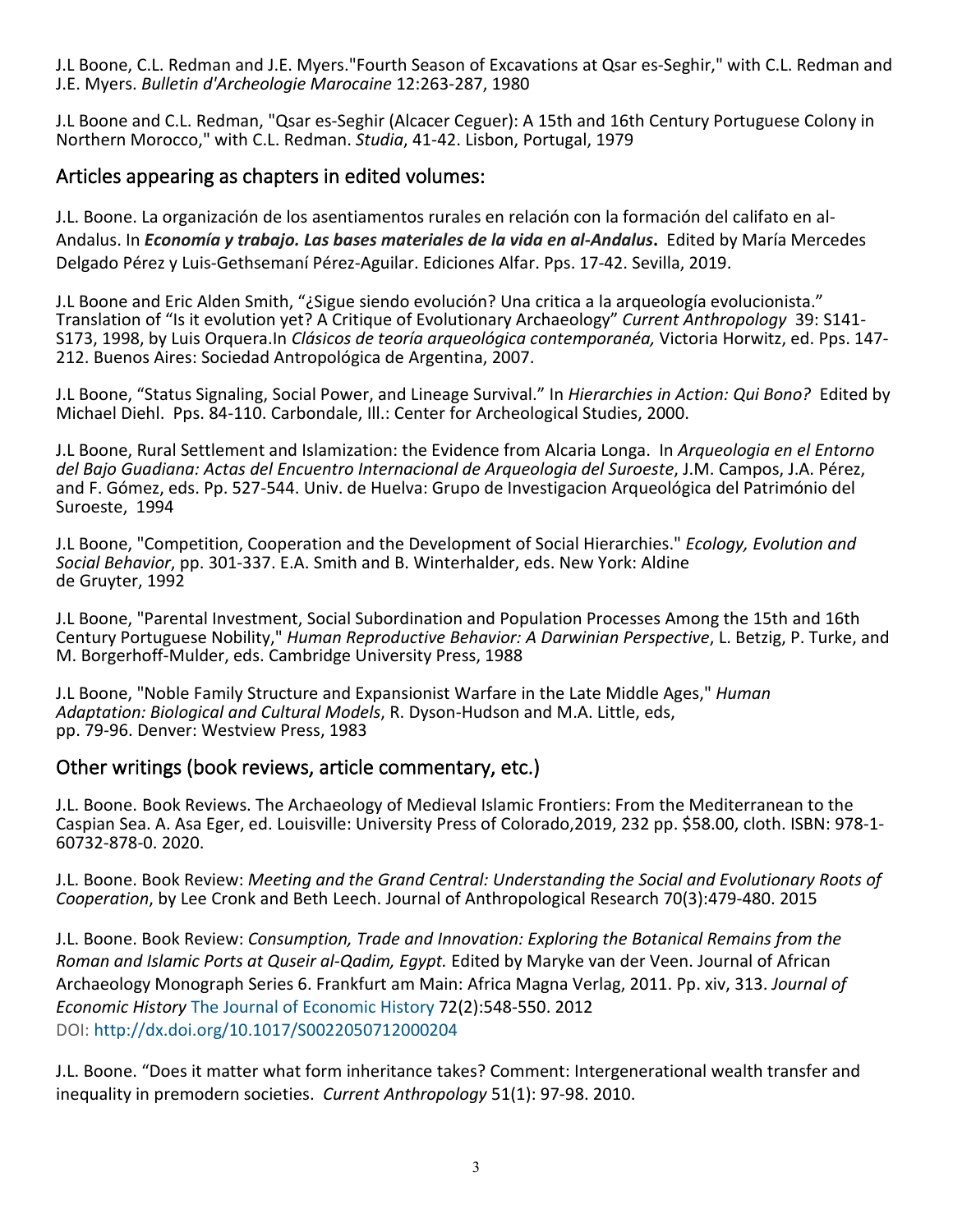J. L. Boone and J. B. Lancaster. Foreword. *Maya Children: Helpers at the Farm* by Karen L. Kramer. Pp. i-vii. Cambridge MA: Harvard University Press, 2005.

J.L Boone. Book Review: The Transition from Late Antiquity to the Medieval World in the Iberian Peninsula: Archaeological Perspectives. *European Journal of Archaeology* 3(2): 278-281, 2000

J.L Boone, Reply to Lyman and O'Brien *Current Anthropology* Vol. 39(5):631-632, 1999.

J.L Boone, Book Review: Celtic Chiefdom, Celtic State, edited by Bettina Arnold and Blair Gibson. *Journal of Anthropological Research*, 54(1): 134-36, 1998.

J.L Boone, Book Review: *The Origins of Complex Societies in Late Prehistoric Iberia* by Katina T. Lillios, *American Antiquity*, Vol. 61, No. 3, pp. 617-618, 1996.

J.L Boone, Comment on "Intergroup Aggression in Chimpanzees and Humans," by J.H. Manson and R.W. Wrangham. *Current Anthropology* 32:377, 1990

J.L Boone, Book Review: *Formation Processes of the Archaeological Record* by Michael B. Schiffer, *American Anthropologist*, New Series, Vol. 90, No. 4 (Dec., 1988), pp. 1032-1033

## Invited Lectures and Papers (1998-present)

A Natural History of Houses. Invited Ancestors Lecture Series, Maxwell Museum, University of New Mexico. January 30, 2020.

We have always lived in a castle: the House in human history. Invited lecture to the Taos Archaeological Society, Taos, New Mexico. April 9, 2019.

Discussion paper. Evolution of Inequality. The Dynamics of Segmentation, Stratification, and Unequal Reward: A Working Group. Samuel Bowles, Coordinator. Santa Fe Institute, Santa Fe, New Mexico. February 17-19, 2006.

"Surviving *Titanic*: Social strategies for survival through natural disasters and their implications for long-term population history". Invited lecture and workshop at the Konrad Lorenz Institute/University of Vienna Anthropology Department., Vienna, Austria. December 15-16, 2005.

"Lost Civilization? The Contested Islamic Past in Spain and Portugal" Public lecture sponsored by the European Studies Program, University of New Mexico, "Islam in Europe" lecture series. Sept 14, 2004.

"Two Thousand Years of Land Use in a Mediterranean Landscape," Society for American Archaeology Plenary Session, Seattle, WA, March 26, 1999.

## Papers delivered at professional meetings (1998-present)

Comparative Eurasian Statecraft: al-Andalus in the context of the Medieval West. 84th annual meeting of the Society for American Archaeology, April 13, 2019.

Clovis/Folsom Endscrapers and Plains Hideworking: Ethnographic Analogy or Inference to the Best Argument? SM Ruth and JL Boone. 84<sup>th</sup> annual meeting of the Society for American Archaeology, April 13, 2019.

Surplus and inequality: What's the connection? J.L. Boone. Conference on Hunting and Gathering Societies; Vienna, Austria; September 17, 2015.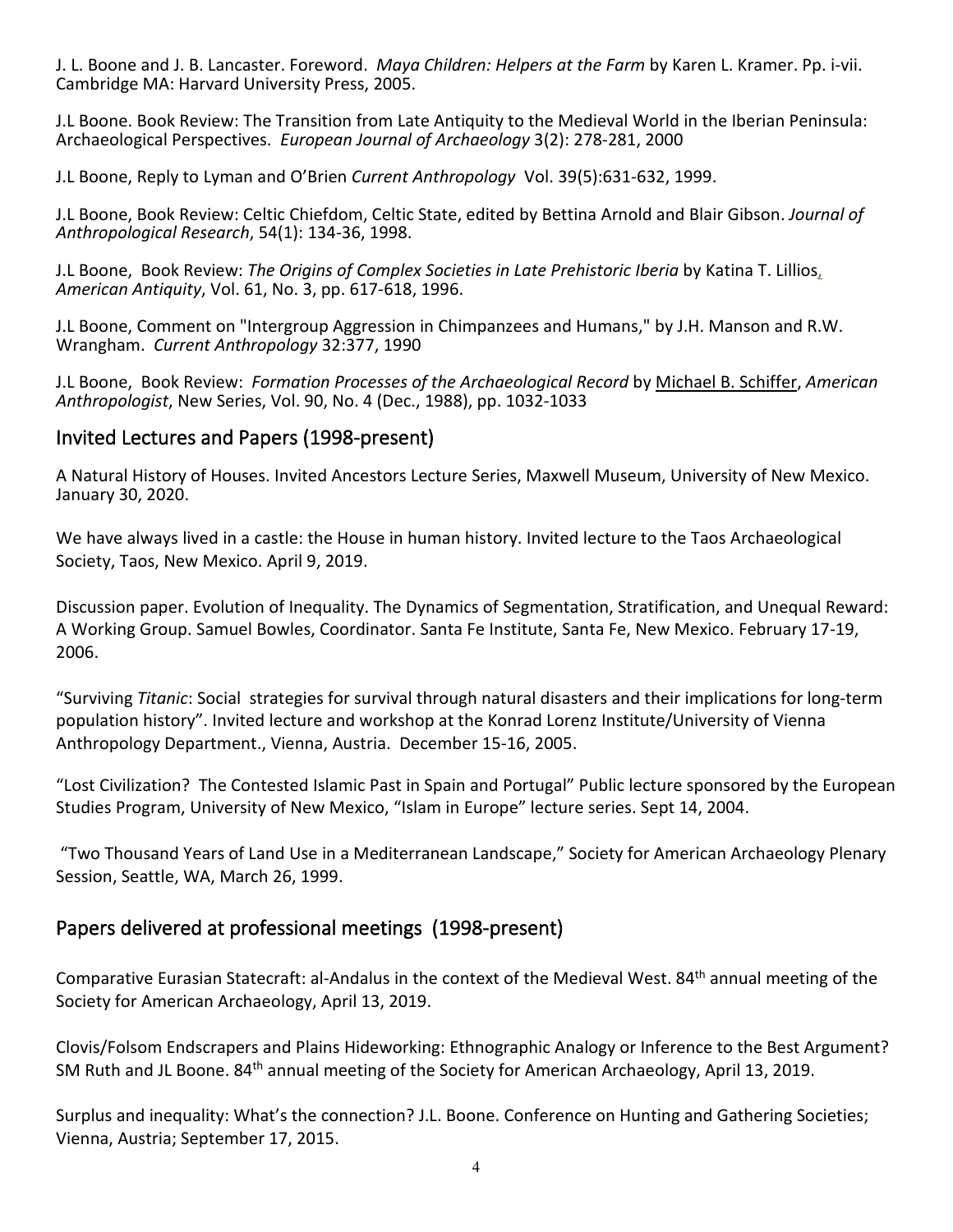Signaling Entitlement. J.L. Boone. 80<sup>th</sup> annual meeting of the Society for American Archaeology, April 17, 2015, San Francisco, CA

Leadership, cooperative networks and the origins of inequality; J.L Boone and P.L. Hooper. Annual Meetings of the Society for American Archaeology; Vancouver, B.C., Canada; March 29, 2008.

Surviving *Titanic*: the view from behavioral ecology*;* J.L Boone and W. Allen-Arave; Annual Meetings of the American Anthropological Association; Washington D.C.; November 29, 2007.

Conquests and Landscapes: the geoarchaeology of Islamic period southern Portugal; J.L Boone and F.S. Worman; Annual Meetings of the Society for American Archaeology; Salt Lake City, Utah; April 6, 2005.

Signaling Entitlement: Surplus, Scarcity and Ceremonialism in Transegalitarian Societies; J.L Boone; Annual Meetings of the American Anthropological Association; San Jose, CA, November 17, 2006.

Land Use and Long-term Sustainability of Production on a Mediterranean Landscape: An Archaeological Case Study in the Lower Alentejo of Portugal; J.L Boone and F.S. Worman. Annual Meetings of the Society for American Archaeology; Montreal, Quebec; April 2004.

The Origins of Medieval Settlement in the Lower Alentejo of Southern Portugal; J.L Boone; Current Approaches to Medieval Archeology Symposium; University of Durham, Durham, England; April 16, 2000.

Bottleneck Economics: Status Signaling, Social Power and Lineage Survival; J.L Boone; Annual Meetings of the Society for American Archaeology; Seattle, WA; March 26, 1999.

Altruistic Displays as Strategic Handicaps; J.L Boone; Association for Politics and the Life Sciences, Boston, MA; September 6, 1998

## Research funding:

BCS-0531241. NSF Research Experiences for Undergraduates Grant. Associated with "Land Use and Longterm Sustainability on a Mediterranean Landscape: An Archaeological Case Study in the Lower Alentejo of Portugal" (see below). 2005, \$7953

"Land Use and Long-term Sustainability on a Mediterranean Landscape: An Archaeological Case Study in the Lower Alentejo of Portugal" National Science Foundation, BCS-Archaeology #0412864 2004, \$116,280

"Unreciprocated Giving: Testing theories of indirect reciprocity and generous reputation Signaling" National Science Foundation Dissertation Improvement Grant 2004, \$10,000

"Mineralogical characterisation of ceramics from the late Roman and Islamic occupations of the Lower Alentejo of Portugal." Research Allocations Committee, UNM. 1999, \$3000

"Sourcing Late Roman and Islamic Period Commonwares in the Lower Alentejo of Portugal"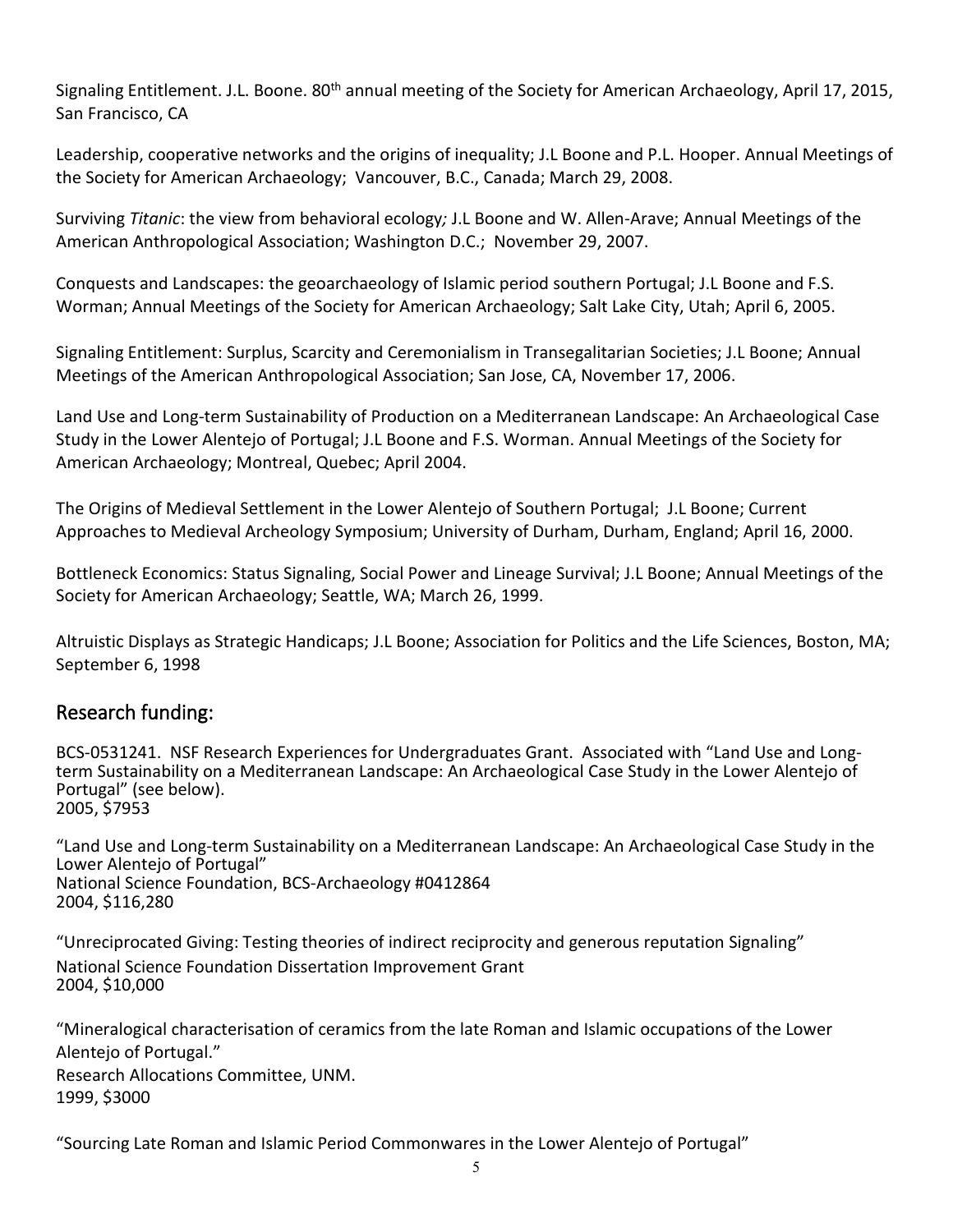University of Missouri-Columbia Research Reactor Center for Instrumental Neutron Activation Analysis 1999, Analysis of 66 Medieval ceramic samples valued at \$4950

"Rural Settlement and Islamization in Medieval Portugal" J.L Boone Earthwatch Corp. 1995, \$14,000.

"Establishing and Archeological Chronology of the Late Roman-Islamic Period in Southern Portugal" J.L Boone Research Allocations Committee. 1995, \$6,225

"Cultural Change and Continuity in the Lower Alentejo." J.L Boone Luso-American Development Foundation

1993-95, \$21,000

"Medieval Rural Settlement in the Lower Alentejo of Portugal" J.L Boone Wenner-Gren Foundation, 1992, \$8,600

"Archeobotanical Analysis at Alcaria Longa." J.L Boone National Science Foundation Research Experiences for Undergraduates BNS-9045734. 1990, \$3,894.

"Ceramic Analysis at Alcaria Longa." J.L Boone National Science Foundation Research Experiences for Undergraduates, BNS-9045898. 1990, \$3,805.

"Production and Distribution of Medieval Islamic Ceramics in the Southern Iberian Peninsula (AD 900-1300). J.L Boone University of Missouri Research Reactor Facility Grant Neutron Activation Analysis Services (under NSF Grant BNS-8801707 to U Missouri-Columbia). 1990, grant for analysis of 200 ceramic samples valued at \$15,000

"Archeological Investigations at Alcaria Longa." J.L Boone National Science Foundation Research Grant BNS-8907585. August, 1989 to January 1991, \$69,926.

"Archeological Investigations at Alcaria Longa," J.L Boone Research Allocations Committee Grant, University of New Mexico, May-August, 1989. 1989, \$2,400.

"Archeological Investigation of Medieval Rural Settlements in Southern Portugal." J.L Boone National Science Foundation Research Grant BNS-8805653. July, 1988-December 1989, \$9,728.

"Archeological Investigation of Medieval Rural Settlements in Southern Portugal."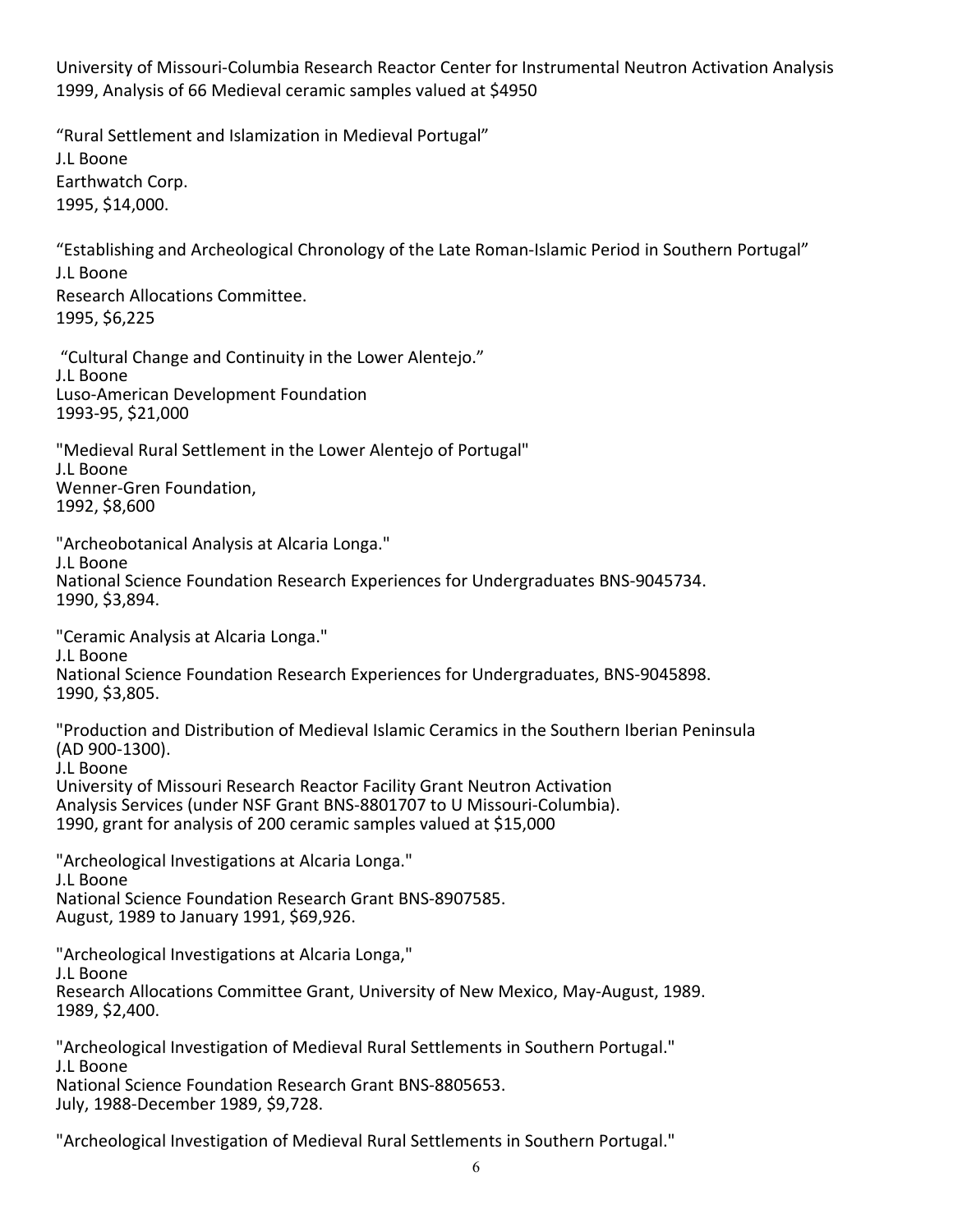J.L Boone Research Allocations Committee Larger Research Grant, UNM June, 1988-August 1988, \$4,450.

"Renovation of Archeological Collections Associated with the WPA-University of Texas Excavations and Surveys--1937-41." Dee Ann Story and J.L Boone NSF Support for Systematic Anthropoligical Collections Grant. September 1986-August 1988, \$70,773.

"Elite Family Demography and Organized Aggression in Late Medieval Europe." J.L Boone Harry Frank Guggenheim Foundation Research Grant. September, 1984-July, 1985, \$18,178.

"Urbanism and State Society in Medieval North Africa." C.L. Redman and J.L Boone, National Science Foundation Research Grant BNS-8002289. June, 1980-January 1982, \$89,000.

## Departmental service

Graduate Advisor, Graduate Committee (2007-2010)

Undergraduate Committee, Archaeology Subfield, Anthropology Department (1996-2002, 2101-- present)

Chair, Undergraduate Committee, Anthropology Department (2000-01)

Undergraduate Committee, HEE Subfield, Anthropology Department (2005-2009)

Convenor, Archaeology subfield, Anthropology Department (1998-2001 and 2004-05)

Tenure and Promotion Departmental Committees: for Joseph Powell (Tenure & Promotion); for Beverly Singer (Mid-term & Tenure & Promotion); for Joe Watkins, (Mid-term and Tenure & Promotion), Frances Hayashida (Mid-term and Tenure & Promotion); Hannah Mattson (Mid-term); Osbjorn Pearson (Senior Promotion); Keith Hunley (Senior Promotion); Suzanne Oakdale (Senior Promotion)

## University service

Arts & Sciences Senior Promotion Committee (Member Fall 2020-Spring 2021)

Arts & Sciences Senior Promotion Committee (Member) Fall 2016-2017

Arts & Sciences Senior Promotion Committee (Member & Chair) Fall 2010-2011

UNM Senate and Graduate Professional Committee, Arts & Sciences Representative (Fall 2009-2012)

Curriculum and New Programs Committee, Arts & Sciences (Fall 2009-2012)

Tenure and Promotion Committee, College of Arts and Sciences (2005-2007)